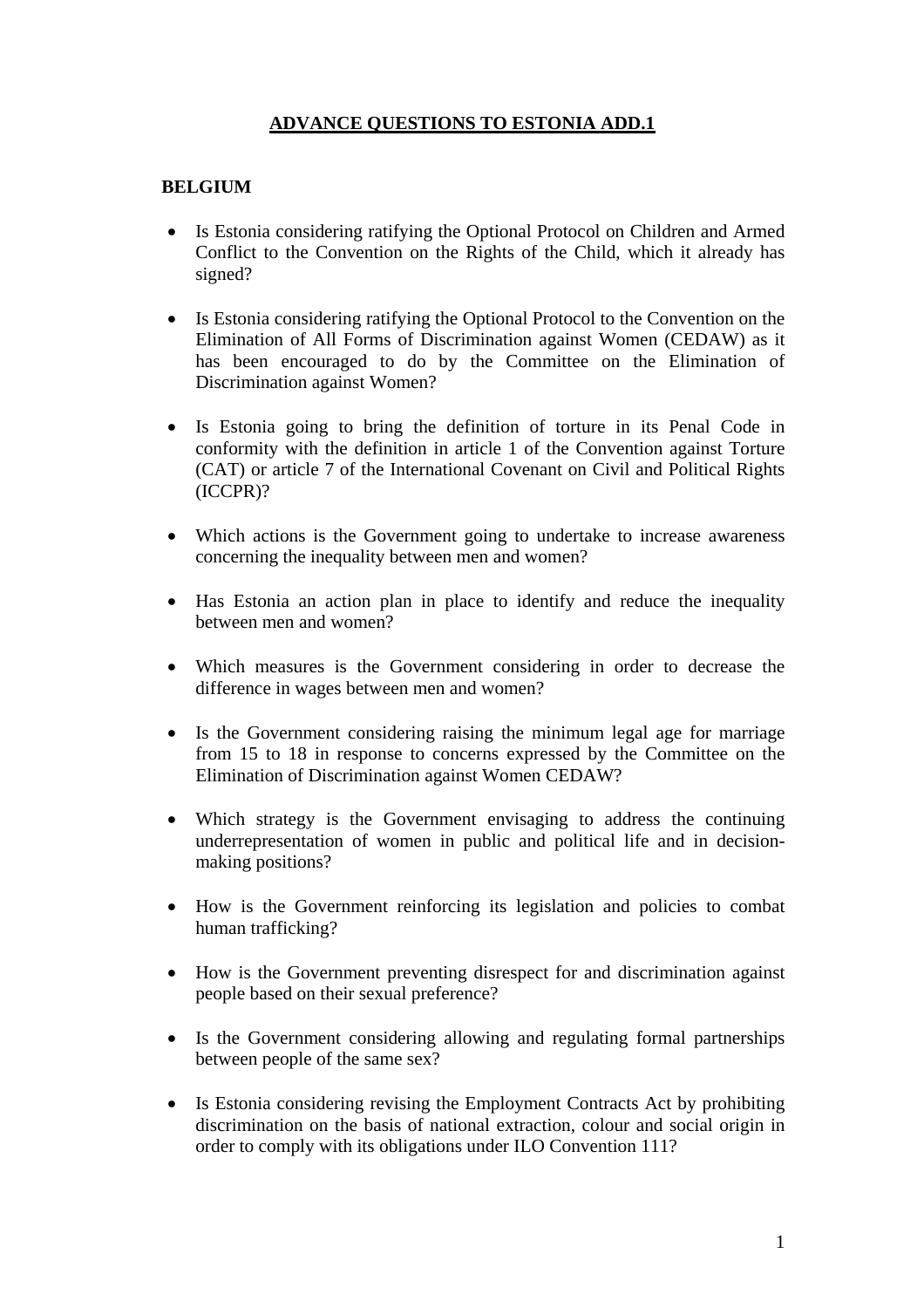- Estonia has taken clear steps to reduce the amount of stateless people on its territory. Does it intend to ratify the Convention regarding the Status of Stateless persons?
- Estonia is pursuing a policy of active integration between its different communities. Which further steps is the Government taking to consolidate mutual dialogue and respect between these communities?

## **LITHUANIA**

Thanking for information provided in the National Report of Estonia, Lithuania has the honour to present the following questions.

- Appreciating attention Estonia gives the issues of gender equality both internationally and nationally, Lithuania would like to ask about experience regarding ways and means of ensuring coherence between activities of different bodies in furthering gender equality in general and in reducing domestic violence in particular.
- In the area of the rights of the child Lithuania would like to ask about further steps envisaged regarding making decision on establishing the institution of children's ombudsman.
- We would also appreciate information about elaboration of the new civil society development plan mentioned in the National Report.

## **UNITED KINGDOM**

- Please could you inform us whether there are plans to establish an independent national human rights institution in your country that operates in accordance with the Paris principles designed to guide the practice of such institutions?
- We should be interested to know if there are plans to expand the work of the Legal Chancellor and Gender Equality and Equal Treatment Commissioner and make available more resources for both.
- Please could you tell us what progress has been made in the field of equal rights for disabled persons and whether and when Estonia will ratify the Convention on the Rights of Persons with Disabilities?
- We would be grateful to know what steps have been taken to ensure that homosexuals do not experience discrimination in Estonia, either de jure or de facto.
- Please could you detail steps taken and planned to tackle racism in Estonia?